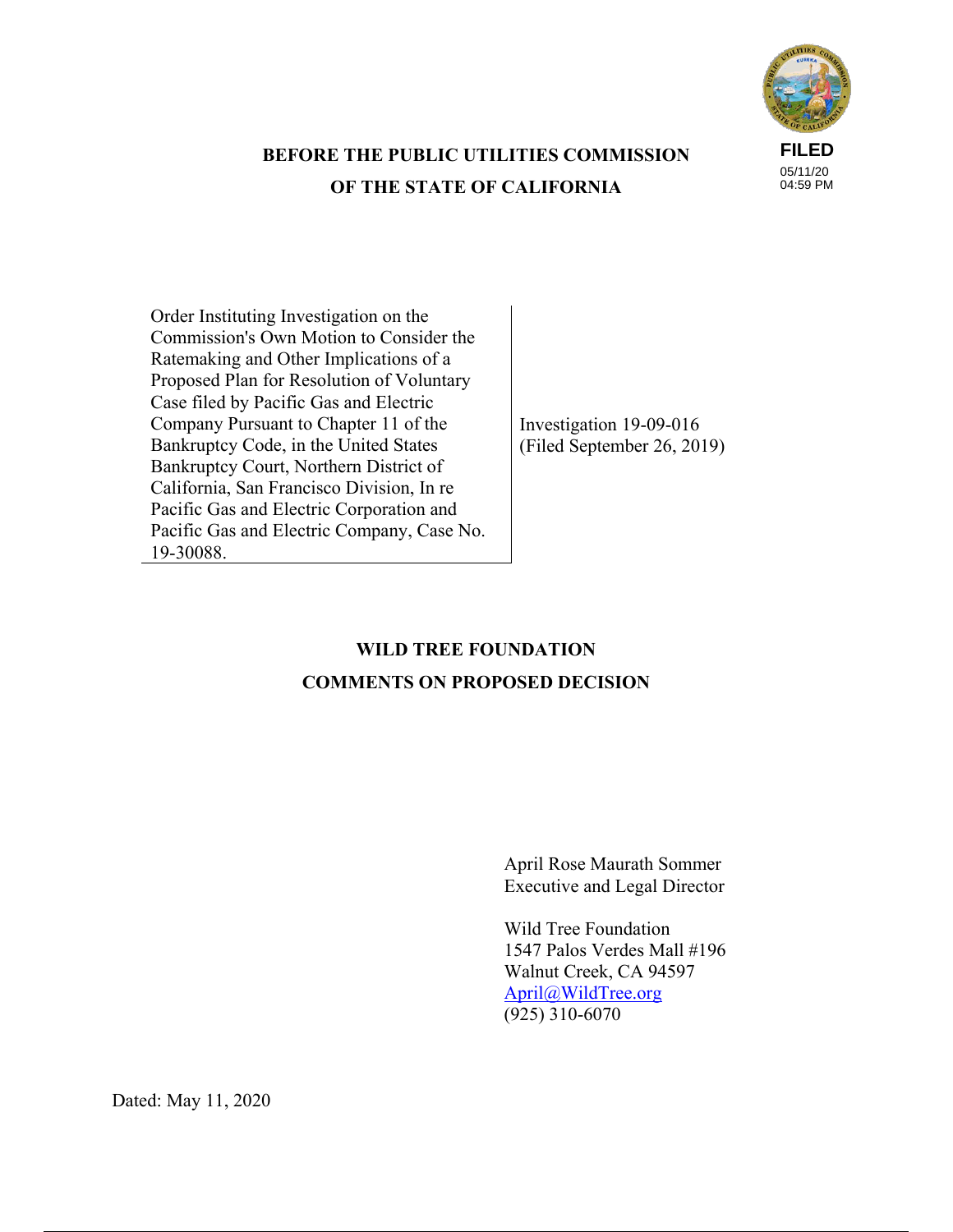## **SUMMARY OF RECOMMENDED CHANGES**

1. **Utility-caused fires.** The Plan should be amended to include strong wildfire safety metrics and robust requirements for utility wildfire mitigation plans such as robust inspections, replacement of faulty infrastructure, installation of technology to surgically de-energize infrastructure upon failure, and implementation of indigenous fire management practices. The Plan must make it clear that power shutoffs for the purpose of decreasing utility liability for power line-caused fires cannot continue long term and, instead, PG&E must implement proven strategies other than vegetation management and power shut offs to upgrade its infrastructure to make it truly fire safe.

2. **Ratepayer protection**. The Plan should be amended to ensure true ratepayer neutrality. In particular, this should include the refinancing of the Plan's short-term debt in the Plan itself and ensure that tax savings due to net operating losses benefit ratepayers, not shareholders. The Plan should explicitly reject PG&E's application to issue \$7.5 billion in bonds under the stress test provisions of SB 901, which would add additional charges to ratepayer bills, similar to what was done in PG&E's previous Chapter 11 bankruptcy settlement.

3. **Wildfire victims.** The Plan should guarantee immediate payment of claims to wildfire victims in cash, not with PG&E's volatile stock tied up in a trust that claimants themselves cannot control.

4. **Vulnerable communities and individuals.** The Plan should recognize that energy is a human right the need for which is magnified by shelter-in-place orders increasing our reliance on electricity in the home to work and attend school and should include debt forgiveness for vulnerable households.

5. **Oversight.** The Plan should immediately provide for an independent monitor with full access to PG&E operations to ensure compliance with all terms of the Plan.

6. **Transformation of California's energy system.** The Plan should include a clear mechanism for a state takeover of PG&E if it fails to successfully secure financing and emerge from bankruptcy conditions.

7. **Board of Directors Composition.** The Plan should restructure PG&E's board to shed Wall Street predators and include representative of diverse sectors, including disadvantaged communities and California workers.

| <b>Source</b>                            | Page |
|------------------------------------------|------|
| Pub. Util. Code, $\S$ 3292, subd. (b)(1) |      |
| D.19-04-039                              |      |
| $A.20-02-003$                            |      |
| A.19-09-012                              |      |

## **AUTHORITIES**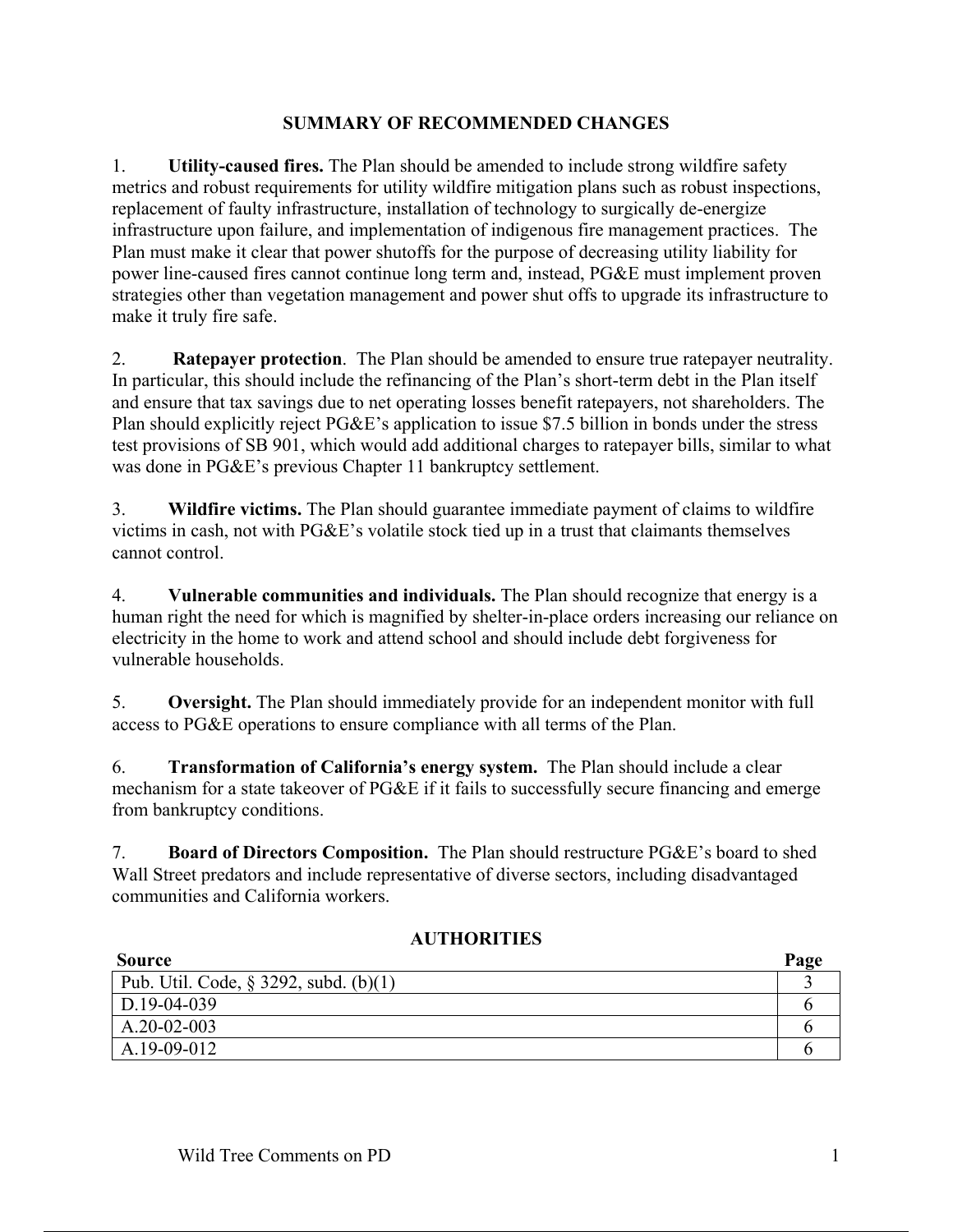# **BEFORE THE PUBLIC UTILITIES COMMISSION OF THE STATE OF CALIFORNIA**

Order Instituting Investigation on the Commission's Own Motion to Consider the Ratemaking and Other Implications of a Proposed Plan for Resolution of Voluntary Case filed by Pacific Gas and Electric Company Pursuant to Chapter 11 of the Bankruptcy Code, in the United States Bankruptcy Court, Northern District of California, San Francisco Division, In re Pacific Gas and Electric Corporation and Pacific Gas and Electric Company, Case No. 19-30088.

Investigation 19-09-016 (Filed September 26, 2019)

# **WILD TREE FOUNDATION COMMENTS ON PROPOSED DECISION**

Pursuant to the Rule 13.4 of the Commission Rules of Practice and Procedure, Wild Tree Foundation ("Wild Tree") submits the following comments on the Proposed Decision Approving Reorganization Plan ("PD").

Wild Tree Foundation is a  $501(c)(3)$  non-profit organization dedicated to the protection of our environment, climate, and wildlife. Wild Tree advocates that our future depends upon a transition away from fossil-fueled and utility-scale electricity generation reliant upon lengthy transmission and gas lines from for-profit, investor owned utilities to a system based upon local, distributed, publicly and cooperatively owned renewable resources. Wild Tree intervenes in Commission proceedings to further the interests of our environment, climate, and wildlife and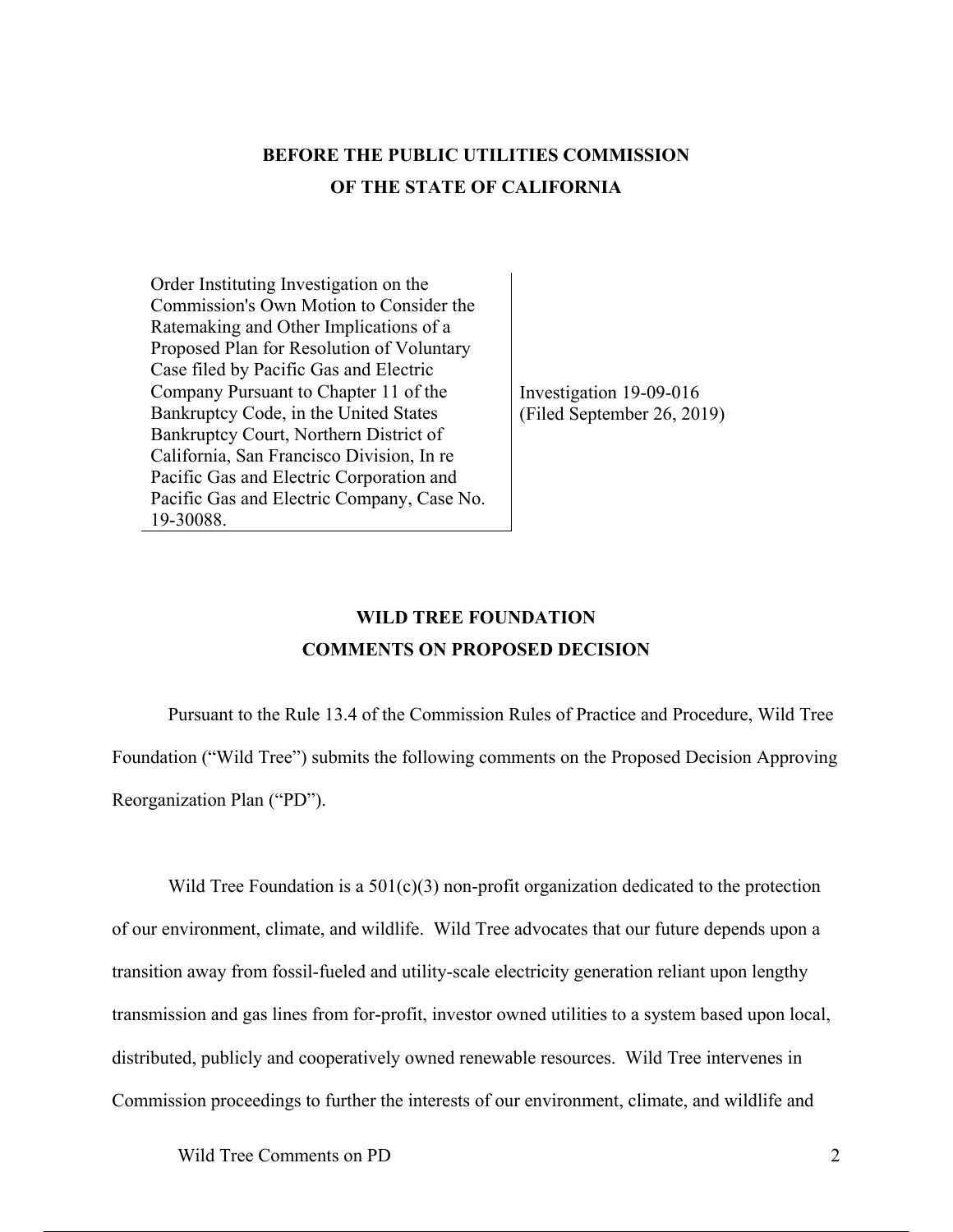ratepayers that are concerned about their protection. In furtherance of these interests, Wild Tree advocates for transparency, public participation, and compliance with the Rule of Law in government decision-making and against corruption by government agencies and officials and regulated entities.

### **COMMENTS**

Wild Tree does not support the PD because it would approve PG&E's Proposed Reorganization Plan ("Proposed Plan") which would not ensure that past harm to fire victims, our environment, climate, communities, and ratepayers from PG&E-caused fires is addressed. The Proposed Plan also does not provide sufficient restrictions and requirements on PG&E as a regulated utility to prevent a "reorganized" PG&E from continuing to threaten public health and safety by prioritizing profits over safety.

AB 1054 requires the Commission to determine if any reorganization plans are consistent with the state's climate goals, is neutral, on average, to PG&E ratepayers, and recognizes the contribution of ratepayers.<sup>1</sup> Additionally, the PD states, "the Commission has identified additional factors and criteria it will consider in this proceeding."<sup>2</sup> These factors are:

How the plan and proposed governance structure will affect public safety on a going forward basis, both short term and long term; the ratemaking implications of the plan;

Whether the plan provides satisfactory resolution of claims for monetary fines or penalties for PG&E's pre-petition conduct; whether the plan maintains or improves PG&E's financial condition;

Whether the plan maintains or improves the quality of service to PG&E rate ratepayers; whether the plan maintains or improves the quality of management of PG&E;

Potential effects of the plan on local communities and PG&E employees;

 $\overline{a}$ 

<sup>&</sup>lt;sup>1</sup> Pub. Util. Code,  $\S$  3292, subd. (b)(1).

<sup>2</sup> PD at p. 14.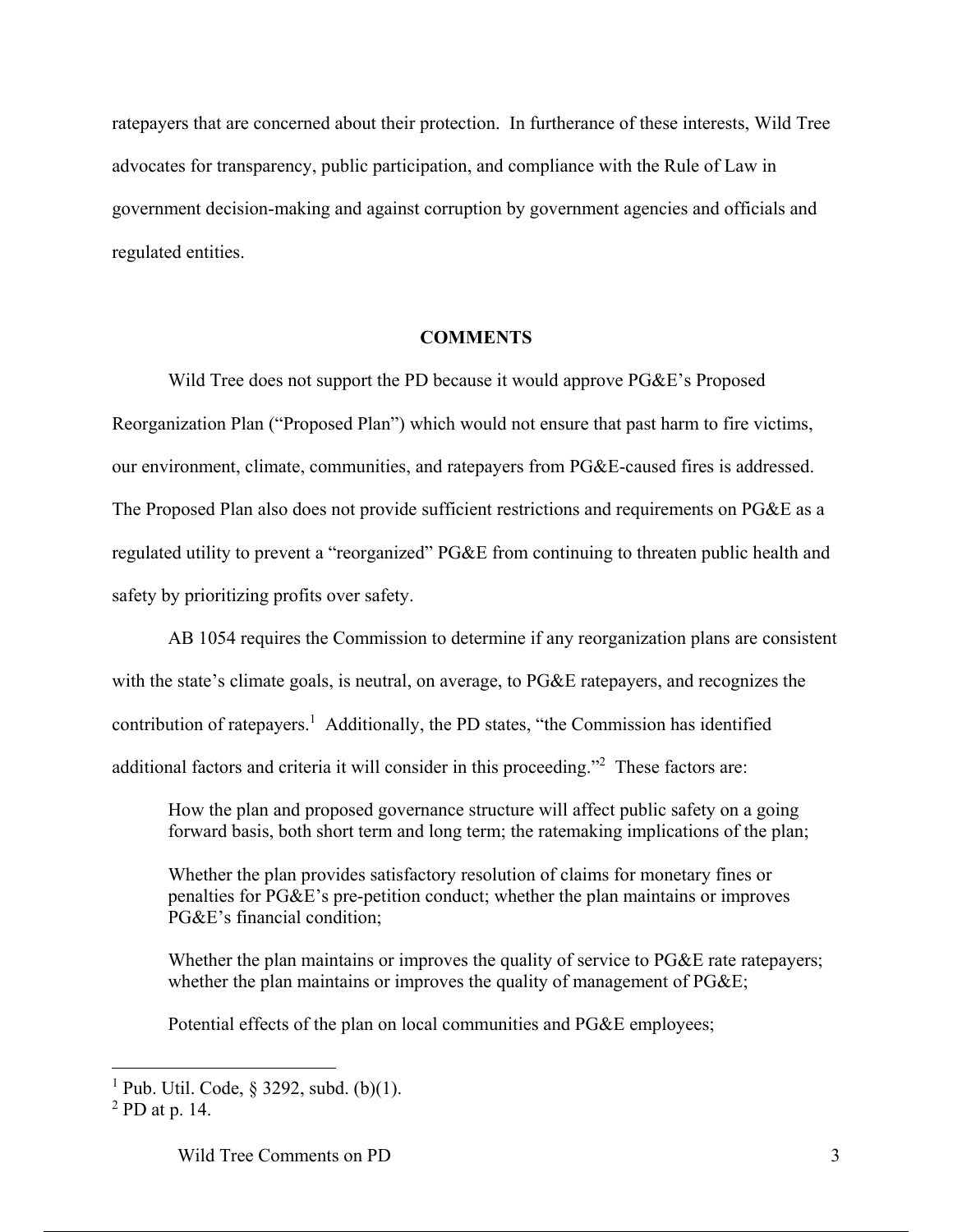Whether the plan is fair and reasonable to PG&E employees;

Whether the plan is beneficial on an overall basis to state and local economies and to the communities in the area served by  $P G \& E^3$ 

The Proposed Plan is inadequate to address the AB 1054 factors as well as the additional factors identified by the Commission. The Proposed Plan fails to meet the needs of Californians under the unfolding energy and climate crises; does not provide necessary oversight of a utility that has proven time and time again to be untrustworthy and to have engaged in criminal behavior on numerous occasions resulting in widespread death and destruction; and does not guarantee that the plan will be ratepayer neutral.

Wild Tree urges the Commission to consider the following recommendations and not act in due haste to approve a plan that will allow business as usual to continue at PG&E. The stakes – our lives, our health, our environment, our safety, our security, our finances – are far too high for the Commission to allow a myopic focus on schedule to take precedence over due process and reason. The PD states that "the schedule does not allow for an in-depth discussion in this decision on every detail of PG&E's plan or the various proposals to modify or add to that plan."<sup>4</sup> This is simply unacceptable – the Commission must find a way to provide for a plan that is thoroughly vetted and which meets the statutory mandates that protection of our environment, climate, communities, and ratepayers be the foremost consideration in allowing PG&E to emerge from bankruptcy.

 $\overline{a}$ 

<sup>3</sup> *Ibid.*

 $<sup>4</sup>$  PD at p. 10.</sup>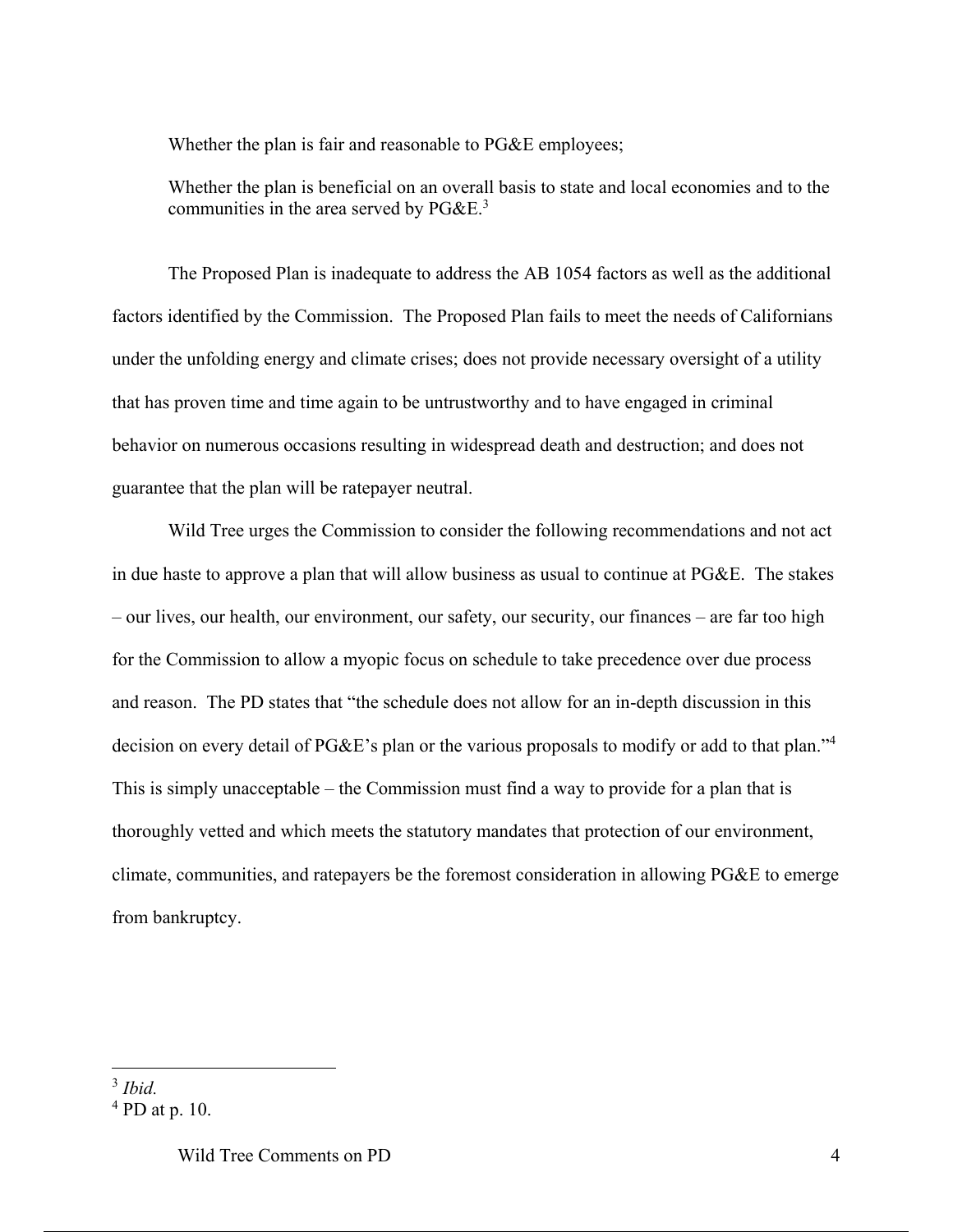#### **RECOMMENDED CHANGES**

1. **Utility-caused fires.** The Plan must institute strong wildfire safety metrics and robust requirements for utility wildfire mitigation plans. These should include robust inspections, replacement of faulty infrastructure, installation of technology to surgically de-energize infrastructure upon failure, and implementation of indigenous fire management practices. The Plan must make it clear that power shutoffs for the purpose of decreasing utility liability for power line-caused fires cannot continue long term and, instead, PG&E must implement proven strategies other than vegetation management and power shut offs to upgrade its infrastructure to make it truly fire safe. Until such strategies are fully implemented, which must happen as soon as possible, the Plan should provide for the minimization of power shutoffs with protections for medically vulnerable households, comprehensive community engagement processes with frontline communities, and requirements for utility compensation of customers for their financial losses during shutoffs.

2. **Ratepayer Protection**. Ratepayers need to be protected from both the past and future acts and omissions of PG&E and must not be forced to pay for the failures of PG&E. The Plan should be amended to ensure true ratepayer neutrality. In particular, this should include the refinancing of the Plan's short-term debt in the Plan itself and ensure that tax savings due to net operating losses benefit ratepayers, not shareholders. The Plan should explicitly reject PG&E's application to issue \$7.5 billion in bonds under the stress test provisions of SB 901, which would add additional charges to ratepayer bills, similar to what was done in PG&E's previous Chapter 11 bankruptcy settlement.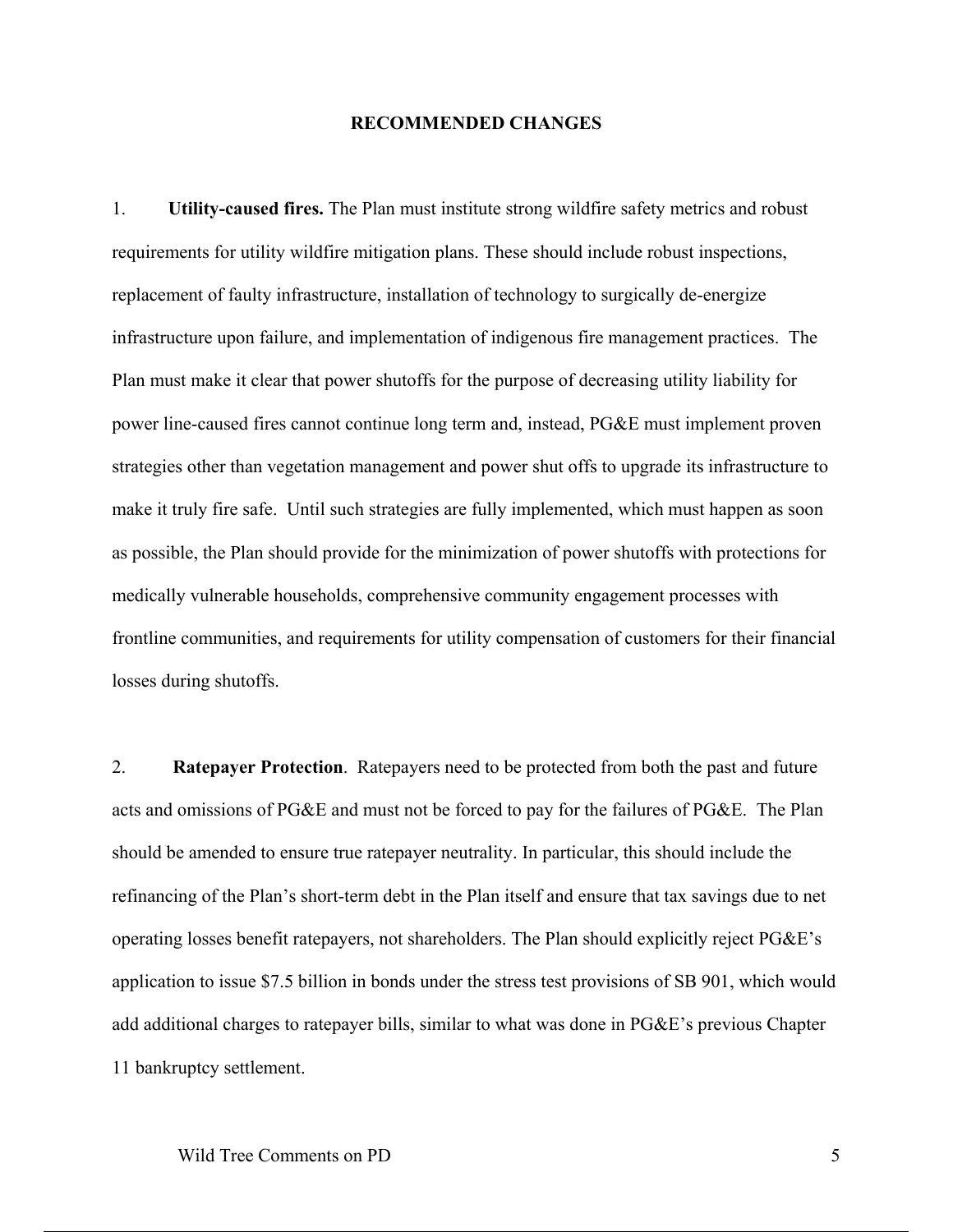In not addressing the PG&E's securitization plans, the PD relies in part upon the opinion of some parties that review of a speculative plan need not addressed.<sup>5</sup> But PG&E has now filed its application for securitization and thus the plan is no longer speculative and must be analyzed in this proceeding. The PD also fails to holistically analyze the various PG&E rate increases that PG&E has recently been granted and may soon be granted<sup>6</sup> to determine if a restructuring plan is really rate neutral. Such an analysis must be conducted or the Commission cannot definitely declare any plan as ratepayer neutral.

3. **Wildfire Victims.** Impacted communities and individuals, including wildfire survivors, need to be fully compensated for damages caused by PG&E's negligent and reckless acts and omissions. The Plan should guarantee immediate payment of claims to wildfire victims in cash, not with PG&E's volatile stock tied up in a trust that claimants themselves cannot control.

4. **Vulnerable Communities And Individuals.** In this moment of public health crisis, vulnerable households in particular need to be protected. The Plan should recognize that energy is a human right the need for which is magnified by shelter-in-place orders increasing our reliance on electricity in the home to work and attend school. The Plan should include debt forgiveness for vulnerable households.

 $\overline{a}$ 

<sup>&</sup>lt;sup>5</sup> PD at pp. 74-77.

<sup>6</sup> For example, the Commission approved \$373 million in interim rate increases from PG&E in May of 2019 in D.19-04-039, PG&E is requesting \$899 million in interim rate increases in A.20- 02-003, and PG&E is also requesting \$135.4 million in interim rate increases through a motion in A.19-09-012.